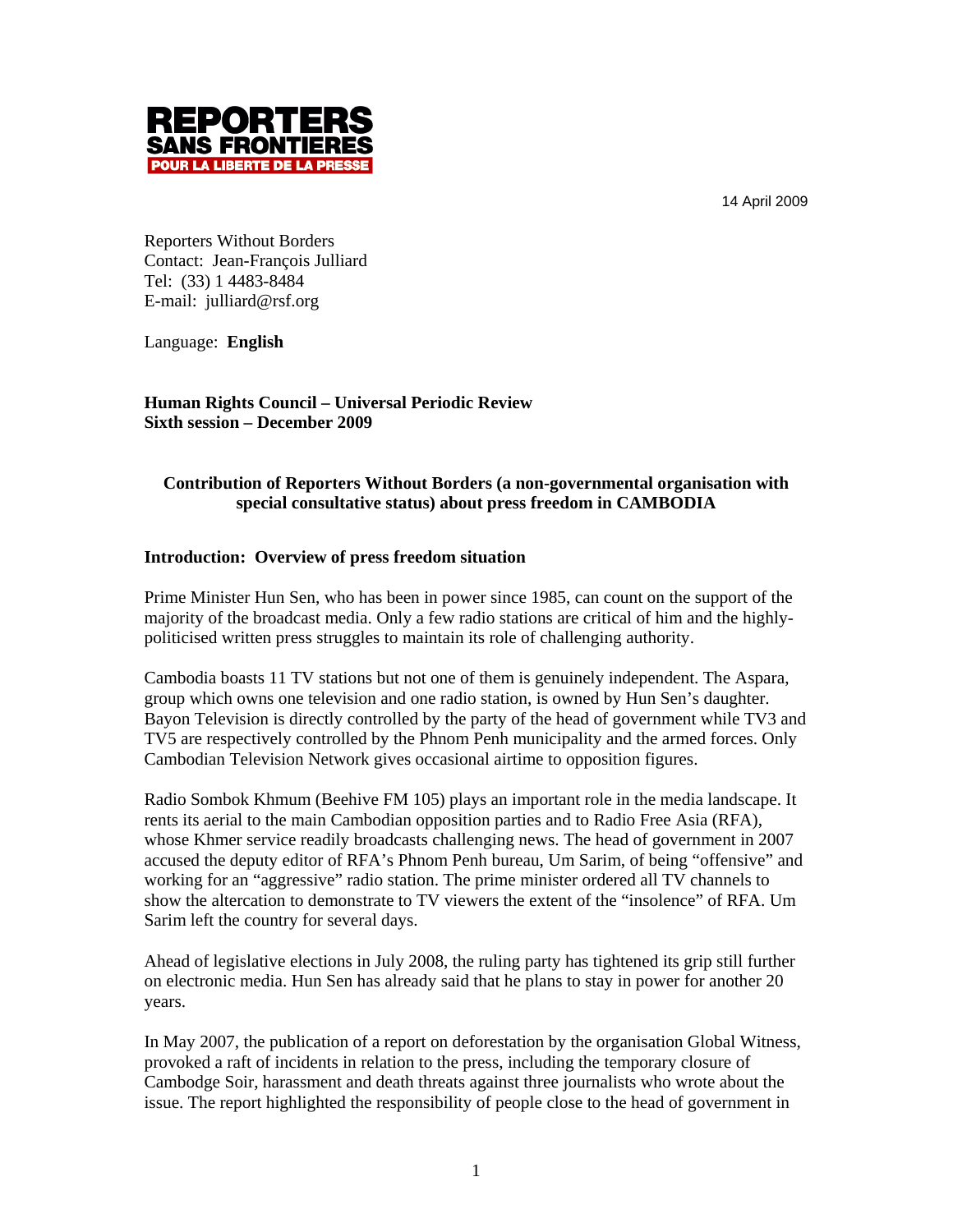large-scale illegal logging. Journalists on Radio Free Asia, one of the very few media to have seriously investigated deforestation, were threatened by an unknown interloper at their station's studios in Phnom Penh.

Also in 2007, Lem Piseth, of Radio Free Asia, received a death threat after investigating deforestation in Kompong Thom province in central Cambodia. In his report, he said that he was followed by soldiers and police. Phon Phat, of the Khmer-language newspaper Chbas Ka, was also threatened for the same reasons. His house was set on fire after he had been threatened with reprisals. His reports had implicated businessman Meas Siphan in illegal deforestation.

The killing of opposition journalist Khim Sambo and his son was never seriously investigated. Several journalists and human rights activists have obtained credible information from people close to Khim Sambo that the police chief, Hok Lundy, was involved in the murder of Khim Sambo who wrote for Moneakseka Khmer ("Khmer Conscience"), an opposition Khmerlanguage daily, and his 21-year-old son in Phnom Penh on 11 July. They were murdered two weeks before general elections.

Khim Sambo often wrote about corruption and nepotism in the ruling Cambodia People's Party. But one story in particular, which he wrote under the pseudonym of Srey Ka, has caught the attention of journalists and human rights activists who have studied in the case. Less than two weeks before his murder, Khim Sambo wrote a detailed report about a "senior police official" who was not named but was easily identifiable to loyal readers of the newspaper.

Since then, Hok Lundy died in an accident. But the investigation on Khim Sambo' killing never produced any clear result.

### **Government steps to improve the situation**

The authorities of Cambodia have taken some steps to improve respect for press freedom:

In 2006, the parliament passed a law to decriminalise defamation. This decision made Cambodia one of the very few Asian countries to stop imposing prison sentences for libel or slander. But Prime minister Hun Sen publicly reminded journalists that they risked heavy fines if they attacked him.

### **3. Working with non-governmental organisations (NGOs)**

There are many NGOs in Cambodia. Some human rights NGOs, including press freedom ones, are frequently raising the violations of freedom of expression.

### **4. Recommendations**

1. Open the TV and radio market to independent operators, and allow community radios.

2. Create an independent commission of enquiry into the July murder of opposition journalist Khim Sambo.

3. Abolish the sections of laws inherited from the United Nations Transitional Authority in Cambodia (UNTAC) that punish for one-year prison sentences for putting out "false news".